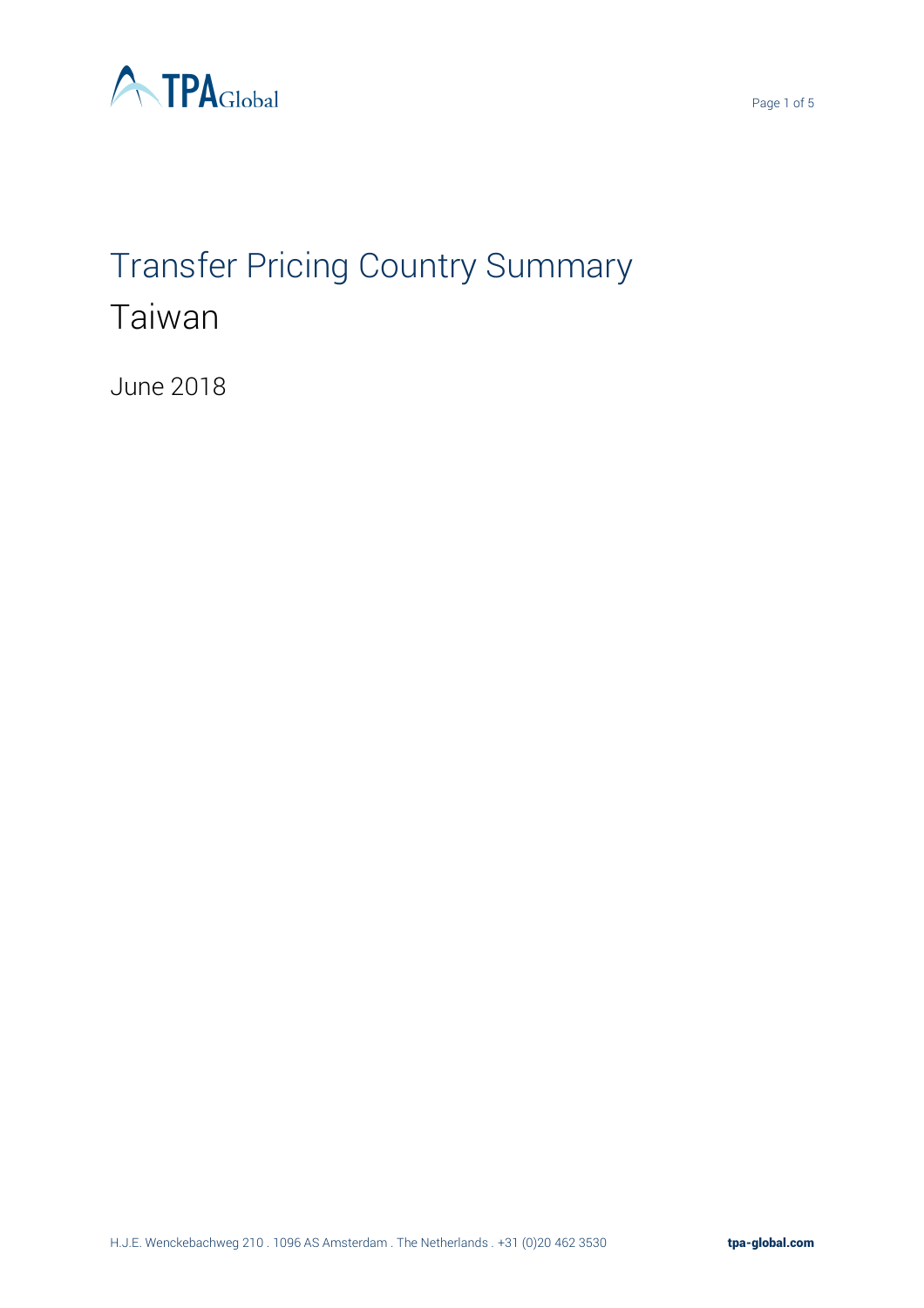

# Legislation

## Existence of Transfer Pricing Laws/Guidelines

The legal framework for transfer pricing was introduced in Article 43-1 of the Income Tax Law 1971. Accordingly, transfer prices in business transactions among affiliated parties must reflect market prices, either domestic or foreign transactions. Other rules for transfer pricing in Taiwan are based on the Financial Holding company Law Article 50 and Business Merges and Acquisitions Law Article 42  $^{\rm l}$ .

The guidelines for transfer pricing rulings are included in the Regulations Governing Assessment of Profit-Seeking Enterprise Income Tax on Non-Arm's-Length Transfer Pricing, effective on December 28, 2004.

### Definition of Related Party

Related parties are defined as a party that has equity ownership, common management or effective control over finance, personnel, or operations of another party. Additionally, a joint venture agreement with another party is also treated as being a related party. Specifically, the transfer pricing guideline considers the related party if it falls under one or more of the following:

- − A profit-seeking company directly or indirectly holds at least 20% of the total outstanding common (voting) shares in another profit-seeking company;
- − At least 20% of the common (voting) shares of a profit-seeking company and that of another are held by the same person;
- − A profit-seeking company that has the highest ownership in a profit-seeking company. In this case, the ownership percentage must be at least 10%;
- − At least 50% of executive shareholders or directors of a profit-seeking company and that of another profit-seeking company are the same;
- − The aggregated number of directors of one profit-seeking company and that of another profitseeking company, in which it directly or indirectly holds at least 50% of the common (voting) shares, reaches a half or more of the total number of directors in the latter profit-seeking company;
- − The chairman, general director or equivalent position in one profit-seeking company is that of another profit-seeking company, or has relations with a spouse or blood relative at the second degree at most of that of another profit-seeking company;
- − A profit-seeking enterprise and its head office is located outside the territory of Taiwan, its branch office is inside the territory of Taiwan. Or a profit-seeking enterprise and its head office of is located within the territory of Taiwan and the branch office is located outside the territory of Taiwan;
- − A profit-seeking company and another one have entered into a joint venture agreement.

 $\overline{a}$ 

<sup>1</sup> http://law.moj.gov.tw/LawClass/LawAll.aspx?PCode=J0080041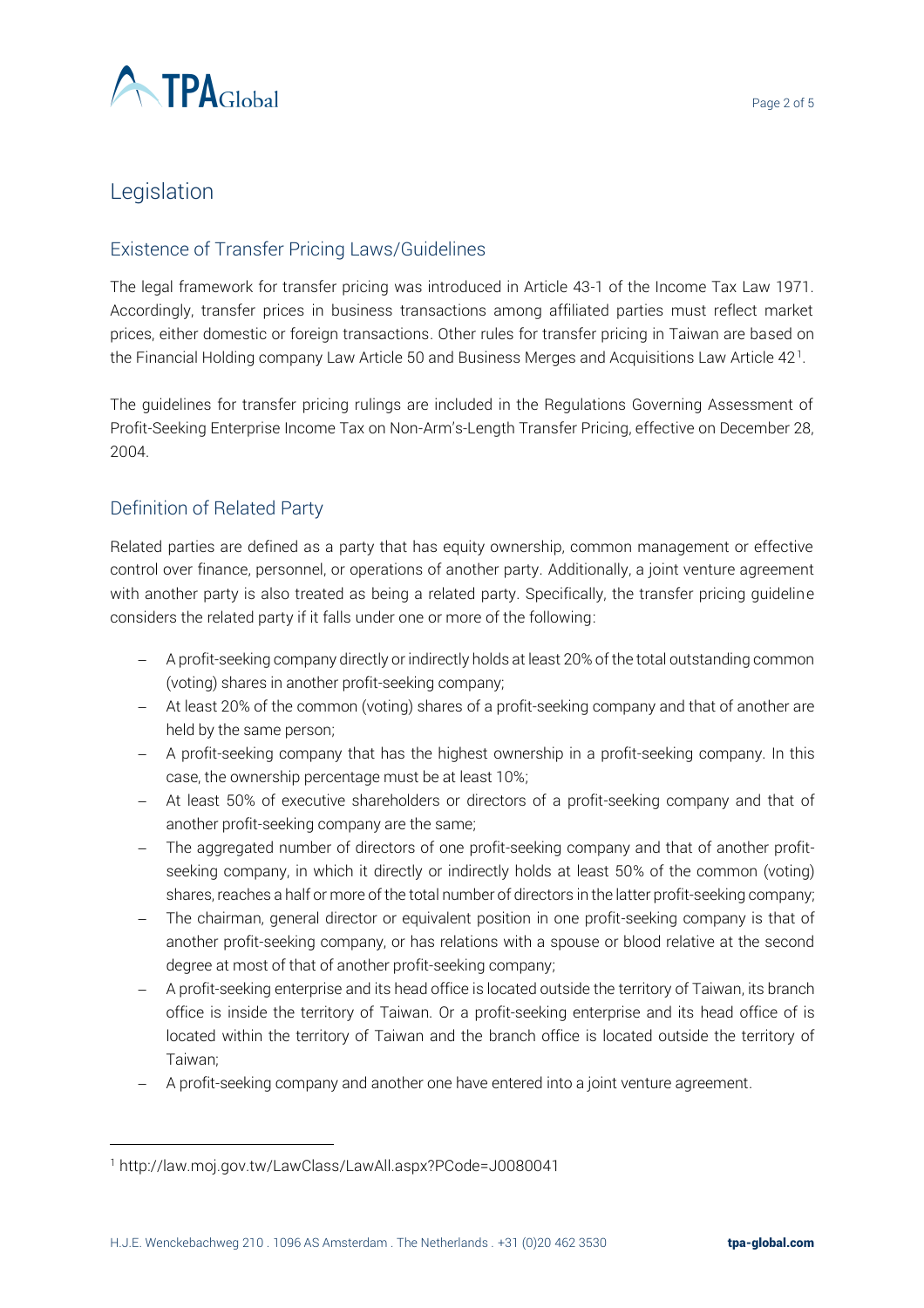

## Transfer Pricing Scrutiny

Transfer pricing inspection is mostly carried out in management serviced fee charged by the parent company to its affiliates and cost allocation of the head office. In addition, company with financial ratios and figures that are outliers to industry average, multinationals that report consistent losses while continue to expand operation can expect to be scrutinized from tax authority.

A company can be audited in terms of transfer pricing if it fails to disclose required and/or related-party transaction documents or does not meet the requirement for transfer pricing filing to the tax authority.

## Transfer Pricing Penalties

In case transfer prices are adjusted by the National Tax Administration (NTA), a penalty of up to  $300\%$ <sup>2</sup> of unpaid taxes can be charged under Article 110 of Taiwan's Income Tax Law. This rule is applicable as of the tax year 2005.

#### Advance Pricing Agreement (APA)

In March 2015, amendments on transfer pricing guidelines were enacted. The Taiwanese authorities have lowered the threshold to apply APAs. The new threshold is TWD 500 million for the accumulated transaction amount and TWD 200 million for the annual transaction amount. In addition, a company can apply for APA if it does not involve in tax evasion in the past three years; and it provide required documents for the APA application within a predefined time schedule.

An application for APA must be submitted within the first year in which the transactions covered in the APA carried out.

An APA is in force for a period from 3 to 5 years, or during the period which the transfer pricing transactions cover, whichever is shorter.

No filing fee is applied for APA.

# Documentation and Disclosure Requirements

#### Tax Return Disclosures

 $\overline{a}$ 

Companies are required to disclose related-party information to the tax authorities. Specifically, investment structure, related parties and related-party transaction value, and transfer pricing method used should be disclosed. Taiwan entities have to disclose information regarding the Master file and

<sup>2</sup> https://law.moj.gov.tw/LawClass/LawAll.aspx?PCode=G0340003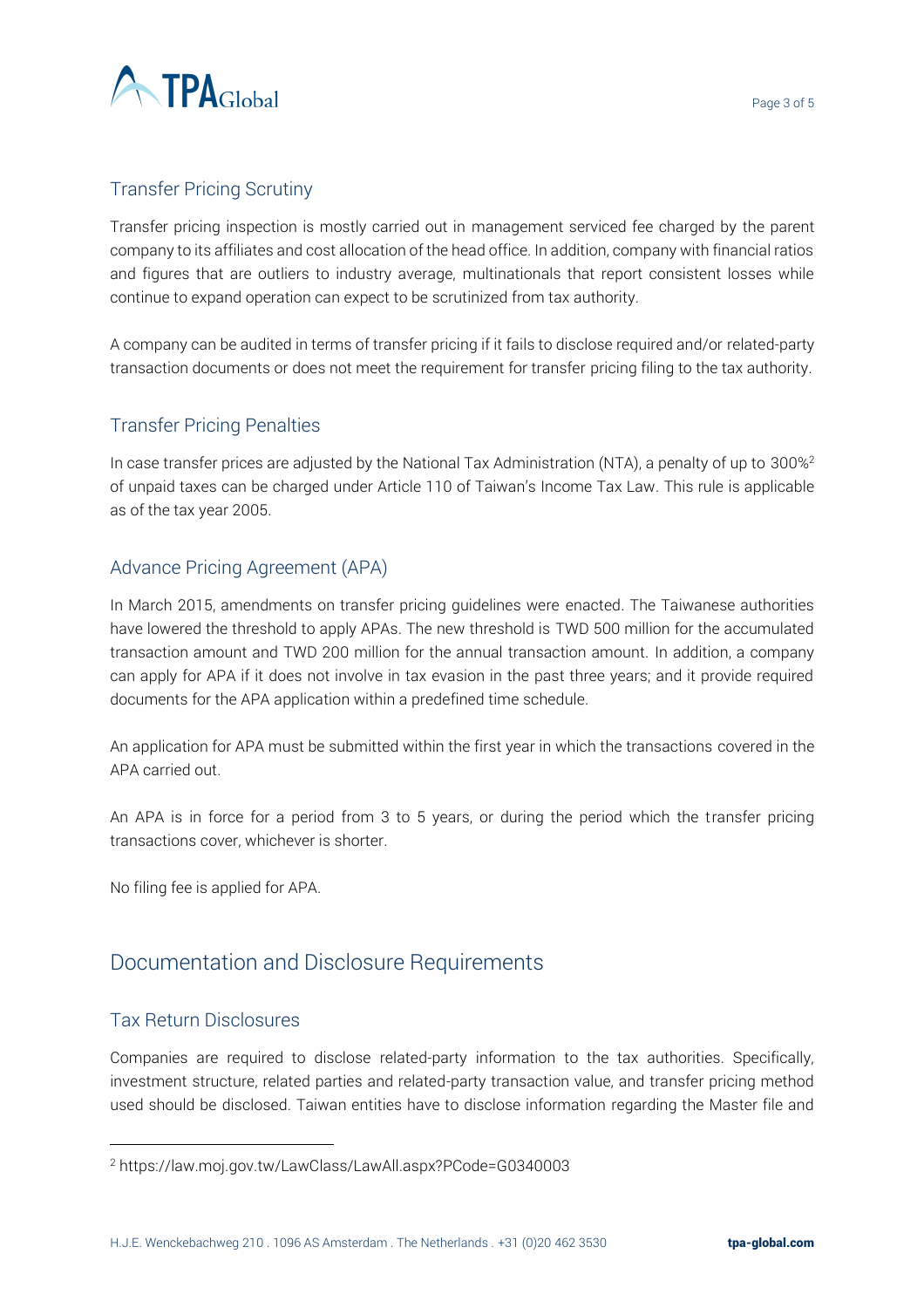

CbC Report according to the new transfer pricing requirements when corporate income tax returns are filled in. This will regard to which entity has the responsibility to fill in the Country-by-Country Report or information on the Ultimate or Surrogate Parent Company.

#### Level of Documentation

The required transfer pricing documentations consist of business overview, organization structure, transfer pricing report and transaction summary, relationship with related-party report and related-party consolidated business report, any other relevant documents of related-party transactions.

#### Record Keeping

Required and relevant transfer pricing documents for tax purposes are to be held for 10 years as from the tax year.

#### Language for Documentation

Documentation for submission to the Taiwanese tax authority should be in Chinese. However, documents in English can also be accepted if approved by the tax authority

#### Small and Medium Sized Enterprises (SMEs)

SMEs can apply the safe harbor in which compliance burden is lessened for them. A SME is exempted from filing transfer pricing report if it meets at least one of the following conditions:

- − The annual revenues is at most TWD 300 million;
- − The annual revenues is between TWD 300 million and TWD 500 million; and the SME has no transaction with foreign related party; and the SME makes use of TWD 2 million at most of tax credit or has losses carried forward at most USD 8 million 5 years backwards;
- − The total value of annual controlled transactions is at most TWD 200 million;
- − The accumulated value of annual controlled transactions of the same kind is at most TWD 10 million;
- − For foreign enterprises with the total value of annual controlled transactions that exceed TWD 10 million, the controlled transaction of the same kind with the same related parties are no more than TWD 5 million.

#### Deadline to Prepare Documentation

Transfer pricing reports should be prepared within 5 months as of the tax year ended. In addition, the preparation should be contemporaneous when a company files corporate income tax return.